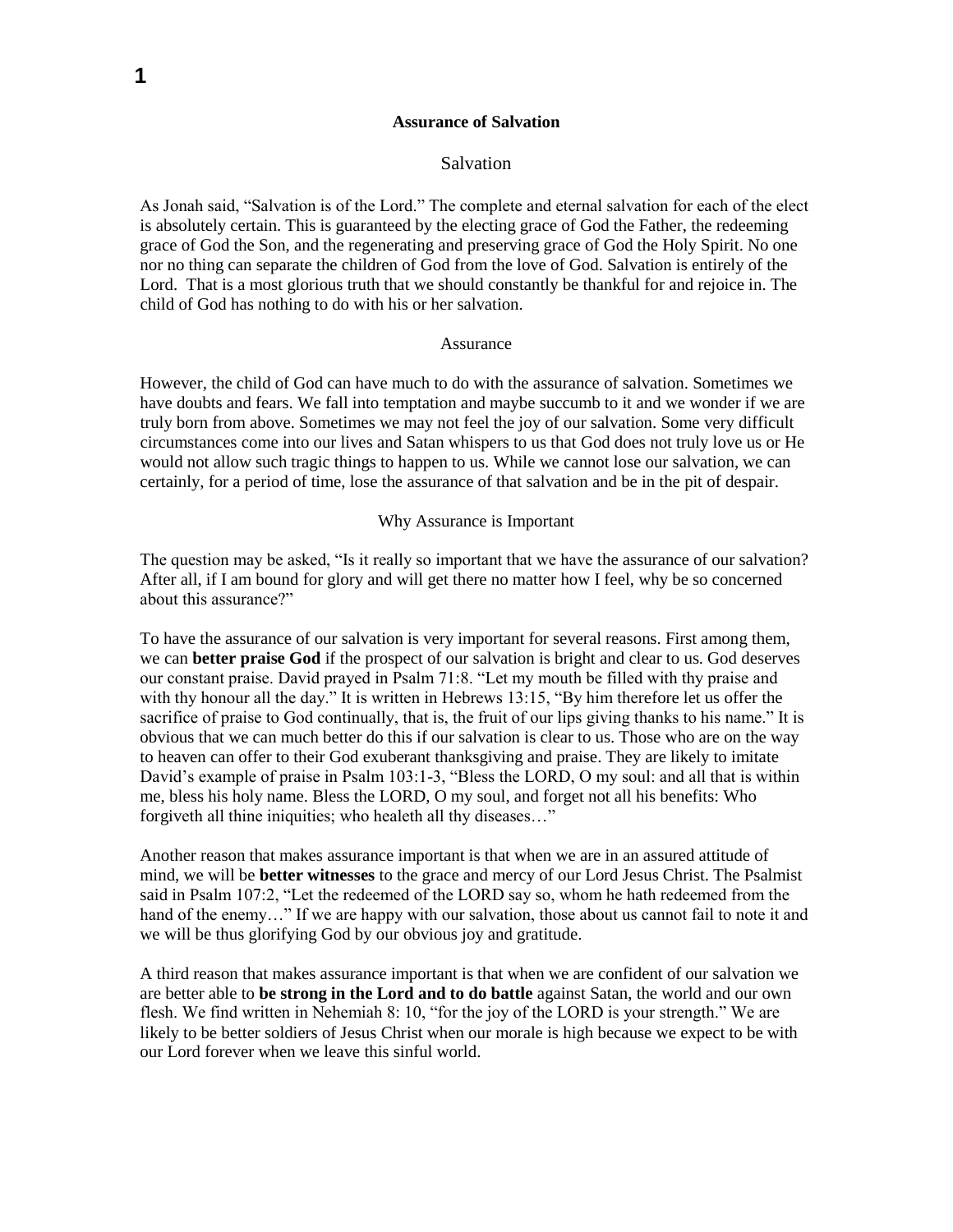A fourth reason that assurance is important is that when we are in a state of assurance we will be **better able to help our brothers and sisters**. David, like all children of God, never lost his salvation, but he lost the joy and assurance of his salvation by his sin. He begged God to restore this joy to him in the following language from Psalm 51:12, "Restore unto me the joy of thy salvation; and uphold me with thy free spirit. Then will I teach transgressors thy ways; and sinners shall be converted unto thee." David is saying here, "Lord, let me have my assurance back and I will help poor sinners who have lost their assurance."

A very important reason that we should desire the blessed assurance of our salvation is that **we will not fear death**. Each of us will die if the Lord does not return first. Death is a fearful thing to face. It is the last enemy. Some people think much about death. They live their lives in fear. This fear affects the ways they think and behave. They live in bondage. God does not intend for His children to live this way. In fact, one of the main reasons that Jesus Christ became incarnate was to remove the fear of death from His people. We find this in the glorious passage from the word of God recorded in Hebrews 2:14, 15, " Forasmuch then as the children are partakers of flesh and blood, he also himself likewise took part of the same; that through death he might destroy him that had the power of death, that is, the devil; And deliver them who through fear of death were all their lifetime subject to bondage."

Can you imagine how a fear of death would have crippled Paul's ministry? Paul had many people who hated him and who sought his life. If he had been afraid of death he would have gone into hiding. But Paul did not fear death, because he had the assurance of his salvation. He revealed this in 2 Tim. 1: 12, "…for I know whom I have believed, and am persuaded that he is able to keep that which I have committed unto him against that day." In fact, he looked forward to death. He said in Phil. 1: 23 that he had "a desire to depart, and to be with Christ; which is far better…" Paul knew that he was a child of God and that his times were in the hands of the Lord. He was free to serve his master even in times of danger without fear. How liberating was his assurance of salvation!

# **It is Our Duty**

Even if none of the above reasons were not valid, it remains that it our duty to seek to gain the assurance of our salvation, simply because **we are commanded to do so** in the Scriptures. We read of this in 2 Peter 1:10, "Wherefore the rather, brethren, give diligence to make your calling and election sure: for if ye do these things, ye shall never fall…" What is Peter talking about here? It is certain that he in not talking about making our election sure to God. God chose His people in Christ before the world even began. We read of this in Ephesians 1:4, "According as he hath chosen us in him before the foundation of the world, that we should be holy and without blame before him in love…" The names of God's elect people were written in the Book of Life before the foundation of the world. (Rev. 13: 8; 17: 8).

Peter probably is speaking of two things here. We can make our calling **sure to others**. Paul had never seen the Book of Life. However he knew some people whose names were in it. We read of this in Philippians 4:3, "And I intreat thee also, true yokefellow, help those women which laboured with me in the gospel, with Clement also, and with other my fellowlabourers, whose names are in the book of life." These people demonstrated that they were true Christians by the lives they lived. Paul was absolutely certain that they were recipients of salvation. He also knew some other people were among the elect. He said in 1 Thessalonians 1:4, 5, "Knowing, brethren beloved, your election of God. For our gospel came not unto you in word only, but also in power, and in the Holy Ghost, and in much assurance…" He was certain that they were of the elect because of the way they had responded to the gospel. This response was not what had brought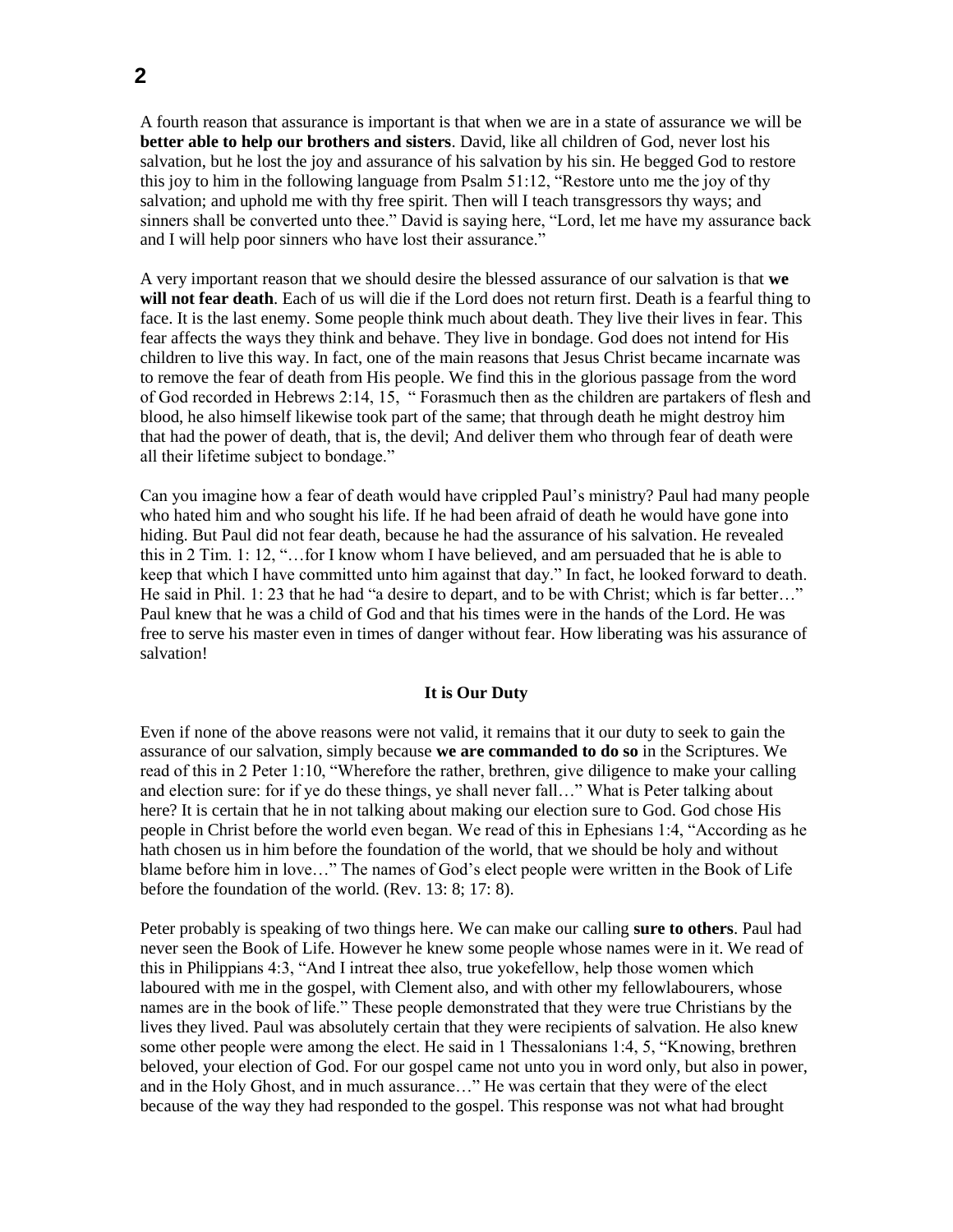salvation to them. The response was an evidence of their salvation. We should live in such a way that our families and brothers and sisters in Christ may know that we are God's elect.

Peter also had in mind that we should make our calling and election **sure to ourselves**. God will give us assurance of our salvation as we walk in fellowship with Him. Peter says that we should be diligent to do this.

## How Do We Go About It?

## Faith

How do we make our calling and election sure to ourselves and to others? Peter shows us how. He says in 2 Pet. 1: 1 that he is speaking "to them that have obtained like precious faith with us through the righteousness of God and our Saviour Jesus Christ…" The word translated "obtained" here means "to receive by divine allotment.**"** Faith is a grace that is given to each of the elect when they are born again. Paul speaks of this in Ephesians 2:8, "For by grace are ye saved through faith; and that not of yourselves: it is the gift of God..." God not only gives this grace of faith to each of the elect when they are born from above, He also sustains this faith throughout the entire life of the child of God. It is impossible for them to lose this faith. Hebrews 12: 2 speaks of "Jesus the **author** and **finisher** of our faith." Satan can cause the children of God much trouble. He would like to completely destroy their faith, but he cannot do so. He can so harass and tempt them that they may have temporary lapses of the exercise of their faith, but he cannot obliterate this wonderful grace. Satan turned his most powerful weapons on Peter. However, Peter's faith did not finally fail because of the intercessory work of Christ. We read of this in Luke 22:31, 32, " And the Lord said, Simon, Simon, behold, Satan hath desired to have you, that he may sift you as wheat: But I have prayed for thee, that thy faith fail not: and when thou art converted, strengthen thy brethren." Even today the faith of every child of God is guaranteed by the intercessory work of Christ. We read of this in Hebrews 7:25, "Wherefore he is able also to save them to the uttermost that come unto God by him, seeing he ever liveth to make intercession for them." Christ intercedes for each of His children, and the Father always hears the prayers of His only begotten Son. Therefore, the continuance of their faith is absolutely insured.

This God-given faith is powerful indeed. It enables the child of God to overcome the present evil world that we live in. Every child of God will be an overcomer. This is made plain in 1 John 5:4, "For whatsoever is born of God overcometh the world: and this is the victory that overcometh the world, even our faith." This does not mean that the heaven-born person will never stumble nor fall into sin. It does mean, however, that he will not live his entire life in open rebellion against God. He will not lose his salvation, but he may for a time lose the assurance and joy of his salvation.

#### Adding to Faith

As we have seen, faith is a basic grace, given to the child of God in regeneration. This faith comes as an absolutely free gift, given sovereignly by God with no help or even cooperation on the part of the sinner. In fact, commenting on the word translated "obtained" in 2 Pet. 1: 1, Kittel's *Theological Dictionary of the New Testament* says, "In this sentence the point of [the word translated "obtained"] is that faith has come to them from God with no co-operation on their part. That faith is the work, not of man, but of God, or Christ, is not stated with equal clarity in all parts of the N T, but it must be constantly borne in mind."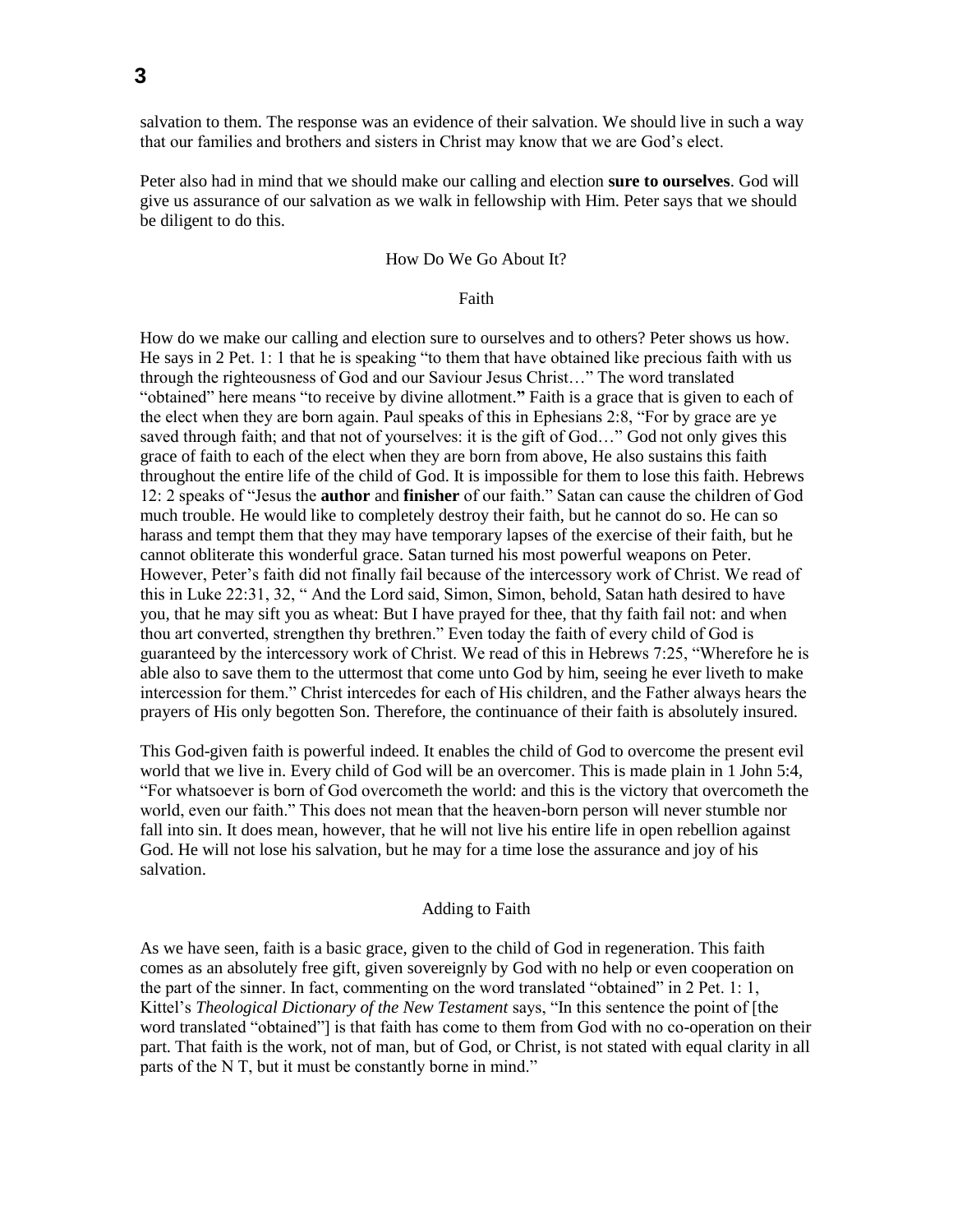What then is the child of God to do with this faith that God has given? He is to **very diligently**  add to that faith certain things. Peter enumerates the things that are to be added. They are "**virtue**" (moral excellence), "**knowledge**" (of the word of God), "**temperance**" (self-control), "**patience**" (endurance under trials in the Christian life), "**godliness**" (reverence and respect towards God, manifested in attitudes and actions), "**brotherly kindness**"(exercised toward fellow-believers), and "**charity**"(love demonstrated to all, enemies as well as friends). I like what John Gill has to say about this: "As faith leads the van, charity brings up the rear, and is the greatest of all."

The result of this diligence is the **blessed assurance** of our salvation. This is taught in 2 Peter 1:8, "For if these things be in you, and abound, they make you that ye shall neither be barren nor unfruitful in the knowledge of our Lord Jesus Christ."

#### **Citizens of the Kingdom**

Another place in the Scriptures where the child of God can go for the assurance of his salvation is the Beatitudes. The Sermon on the Mount has been called "the gospel of the kingdom." The portion of this sermon called the Beatitudes describes the characteristics of the Citizens of the Kingdom. If we can find ourselves possessing these characteristics, we can have the assurance that we are heaven-born citizens of this kingdom. The very first characteristic is that of being **poor in spirit**. This describes one who knows that he has nothing good in himself. He is not proud, self-sufficient, nor self-righteous. He knows that his only hope is that he has a "rich, almighty Friend." The next trait is that of **mourning**. This concerns mourning for one's sins. The child of God can never in this world see himself as he would wish to be. He sees how he has failed to glorify his Lord as he should and this frequently causes him grief of soul. The next attribute of the citizen of the kingdom is he is **meek**. Vine's *Expository Dictionary of New Testament Words* has a good description of this grace: "Described negatively, meekness is the opposite to self-assertiveness and self-interest; it is equanimity of spirit that is neither elated nor cast down, simply because if is not occupied with self at all." *Synonyms of the New Testament* by R. C. Trench also has a very good description of this meekness: "Rather it is an inwrought grace of the soul; and the exercises of it are first and chiefly towards God…It is that temper of spirit in which we accept his dealings with us as good, and therefore without disputing or resisting...This meekness, however, being first of all a meekness before God, is also such in the face of men, even of evil men, out of a sense that these, with the insults and injuries which they may inflict, are permitted and employed by Him for the chastening and purifying of his elect."

The child of God is also one which **hungers and thirsts after righteousness**. He has a desire for perfect holiness which he will not attain until he is glorified. Therefore he will never be totally satisfied in his present state. The heaven-born soul is also **merciful**. He is acutely conscious of the fact that he is a "vessel of mercy" and this will temper how he deals with others. He will also be **pure in heart**. These are those who desire to be holy in their motives and principles. They pray as David did in Psalm 19:14, "Let the words of my mouth, and the meditation of my heart, be acceptable in thy sight, O LORD, my strength, and my redeemer." This individual will also be a **peacemaker**. He will be prone to use his influence to reconcile opposing parties. Being a peacemaker is the very opposite of "he that soweth discord among brethren," one of the seven things the Lord hates. (Prov. 6: 19).

These citizens of the kingdom are often "persecuted for righteousness' sake." The world hates these gentle folk as it hated their Lord before them. Jesus spoke to such in the following words from John 15:18, "If the world hate you, ye know that it hated me before it hated you." We who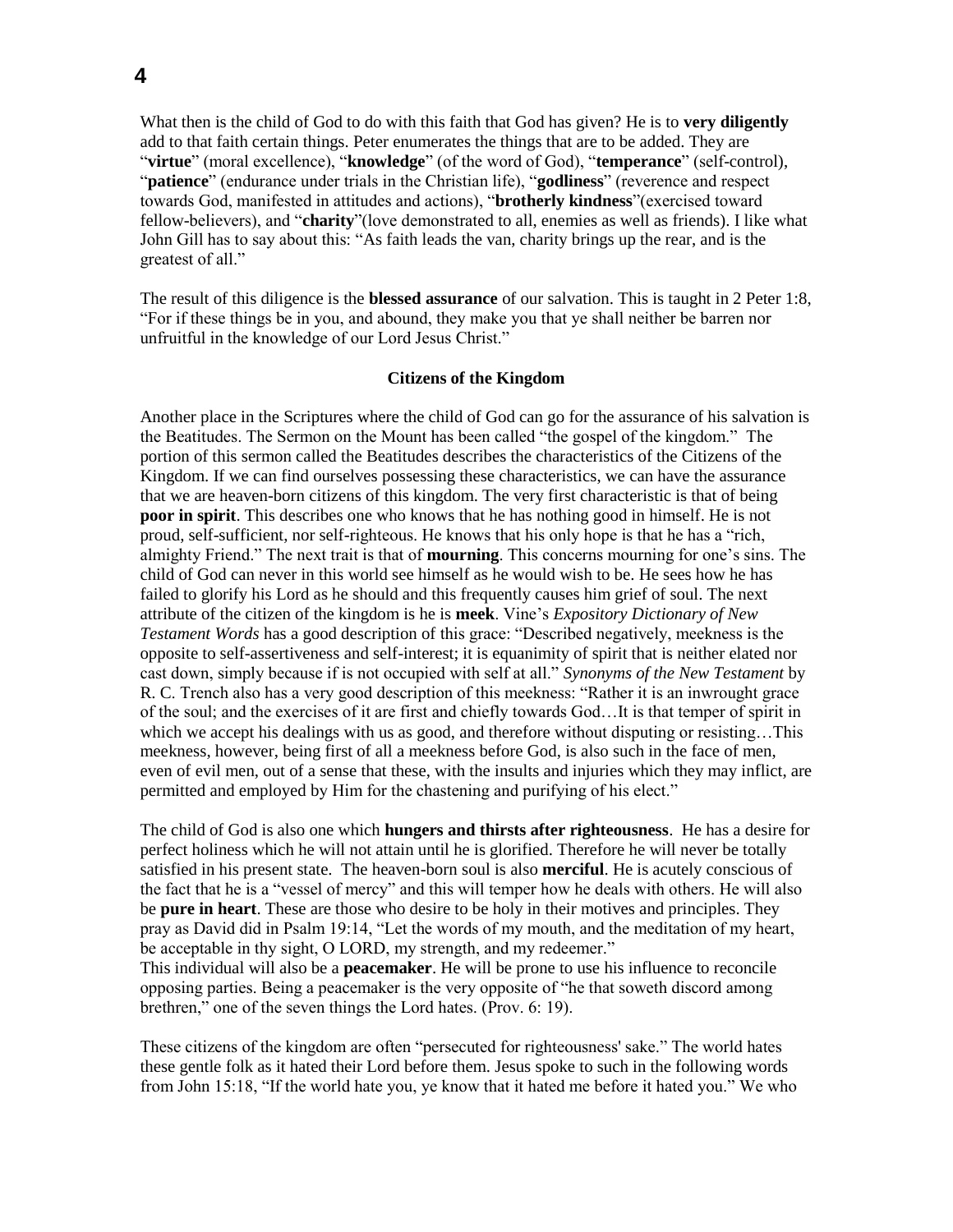hope to be the children of God should not be surprised at persecution. The word of God instructs us to "Marvel not, my brethren, if the world hate you." (1 John 3:13).

## **Assurance From 1 John**

The apostle John wrote his first epistle under the inspiration of the Holy Spirit for the express purpose of giving to the children of God the blessed assurance of their salvation. He said in 1 John 1:4, "And these things write we unto you, that your joy may be full." There are basically **three strong evidences of salvation** that are interwoven throughout this small but glorious epistle. The first evidence is that of **obedience**. The born-again child of God loves God and wants to please his heavenly Father by being obedient to Him. The one who walks in persistent and habitual disobedience will not have the assurance of his salvation. This is made plain in 1 John 1:6, "If we say that we have fellowship with him, and walk in darkness, we lie, and do not the truth…" John also says in 1 John 2:3, 4, "And hereby we do know that we know him, if we keep his commandments. He that saith, I know him, and keepeth not his commandments, is a liar, and the truth is not in him." It is impossible to be assured of our salvation when we persist in disobedience to God.

Another evidence of salvation in this epistle is that of **love to God and to our fellowman**. The source of this love is God, Himself. "We love him, because he first loved us." (1 John 4:19). The way we manifest our love to God is by being obedient to Him and in trying to please Him. If we really love God we will love each other. 1 John 4:20, "If a man say, I love God, and hateth his brother, he is a liar: for he that loveth not his brother whom he hath seen, how can he love God whom he hath not seen?" One of the most comforting Scriptures in all the Bible to the sin-tossed soul who is trying to gain the assurance of his salvation is 1 John 3:14, "We know that we have passed from death unto life, because we love the brethren. He that loveth not his brother abideth in death."

How do we know if we love the brethren? By our actions. John expresses it this way: "But whoso hath this world's good, and seeth his brother have need, and shutteth up his bowels of compassion from him, how dwelleth the love of God in him? My little children, let us not love in word, neither in tongue; but in deed and in truth." (1 John 3:17, 18). If we claim to love our brethren, but do not obey God, our claims are empty. This is made very plain in 1 John 5:2, "By this we know that we love the children of God, when we love God, and keep his commandments."

The final evidence of salvation in 1 John is the evidence of **belief in the Lord Jesus**. This is plainly shown in several scriptures, including 1 John 5:1, "Whosoever believeth that Jesus is the Christ is born of God…" Believing that Jesus is the Christ is not what gets one born of God, but it is wonderful evidence that one has been given eternal life. Another Scripture that ties in belief with assurance of salvation is 1 John 2:22, 23, "Who is a liar but he that denieth that Jesus is the Christ? He is antichrist, that denieth the Father and the Son. Whosoever denieth the Son, the same hath not the Father: but he that acknowledgeth the Son hath the Father also." This is strong but plain language. Still another passage is found in 1 John 4:15, "Whosoever shall confess that Jesus is the Son of God, God dwelleth in him, and he in God."

The child of God can come to the wonderful book of 1 John and find great comfort in the fact that he believes that Jesus is the Christ, that he, however imperfectly, loves God and his Christian brethren, and that he has a great desire to be obedient to his heavenly Father.

# **A Great Blessing**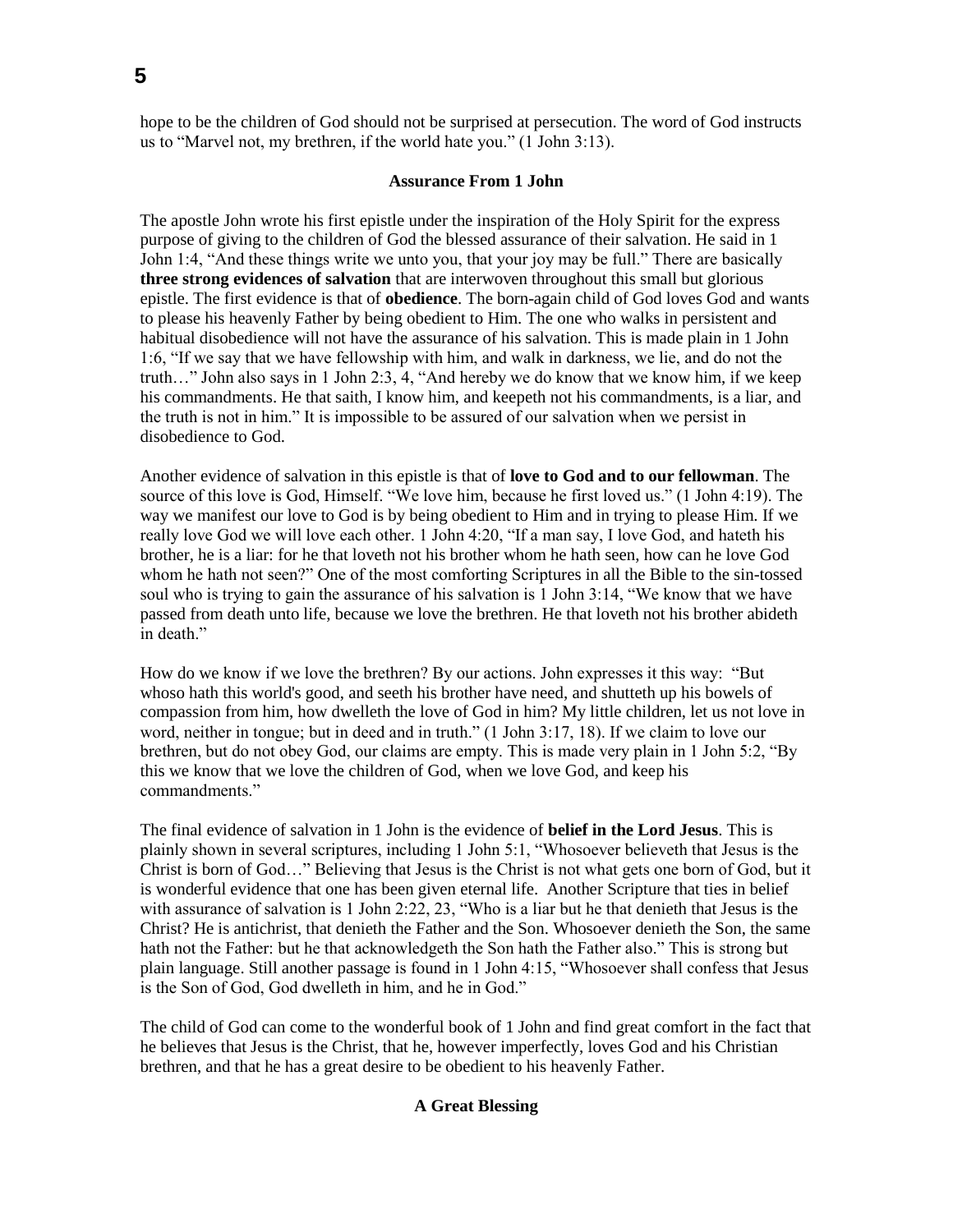There can be no greater blessing for the child of God living in this present world than to be confidently assured of His salvation. Money, prestige, power, will not bring peace and confidence. But assurance of salvation will. The prophet expressed it hundreds of years ago in these words: "Thus saith the LORD, Let not the wise man glory in his wisdom, neither let the mighty man glory in his might, let not the rich man glory in his riches: But let him that glorieth glory in this, that he understandeth and knoweth me…" (Jeremiah 9:23, 24).

Fanny Crosby beautifully expressed the joy of assurance in these memorable words:

Blessed assurance, Jesus is mine! O, what a foretaste of glory divine! Heir of salvation, purchase of God, born of His Spirit, washed in His blood.

When the saint has this kind of assurance, he can say:

This is my story, this is my song, Praising my Saviour all the day long.

#### **God's Provisions**

Does God want His blood-bought children to be assured of their salvation? He most certainly does, as He has plainly expressed in His word. The Holy Spirit inspired Paul to write the Epistle to the Ephesians. There are two beautiful prayers of Paul recorded in this book. In moving words Paul prayed fervently that the Ephesian saints might be assured of the incomprehensible love that God had manifested to them in the Person of the Lord Jesus Christ. Paul prayed "That Christ may dwell in your hearts by faith; that ye, being rooted and grounded in love, May **be able to comprehend** with all saints what is the breadth, and length, and depth, and height And to know the love of Christ, which passeth knowledge, that ye might be filled with all the fulness of God." (Eph.3: 17-19). He wanted the saints to be aware of the **glorious dimensions** of the amazing love of God to them. When they are aware of this love in the **full assurance** of their salvation they are able to glorify God as they praise Him in verses like the following:

> To our Redeemer's glorious name, awake the sacred song; O may His love (immortal flame) tune ev'ry heart and tongue.

His love! What mortal tho't can sketch, what mortal tongue display? Imagination's utmost stretch in wonder dies away.

When the child of God has this kind of assurance, he can then say:

Redeeming love has been my theme, and shall be till I die, and then I hope to sing this love in sweeter strains on high.

Our dear Lord so wants us to be assured of our salvation that He not only promised it, He confirmed His promise with a **solemn oath** This is incredible when we consider that the promise of God was absolutely sure in itself. We read in Titus 1:2, :In hope of eternal life, which **God, that cannot lie**, promised before the world began…" However, even though that promise was an absolute guarantee of eternal life to all of God's children, He confirmed that solemn promise with an oath. This is gloriously recorded for us in Hebrews 6:17, 18, "Wherein God, willing more abundantly to shew unto the heirs of promise the immutability of his counsel, confirmed it by an oath: That by two immutable things, in which it was impossible for God to lie, we might have a strong consolation, who have fled for refuge to lay hold upon the hope set before us…"